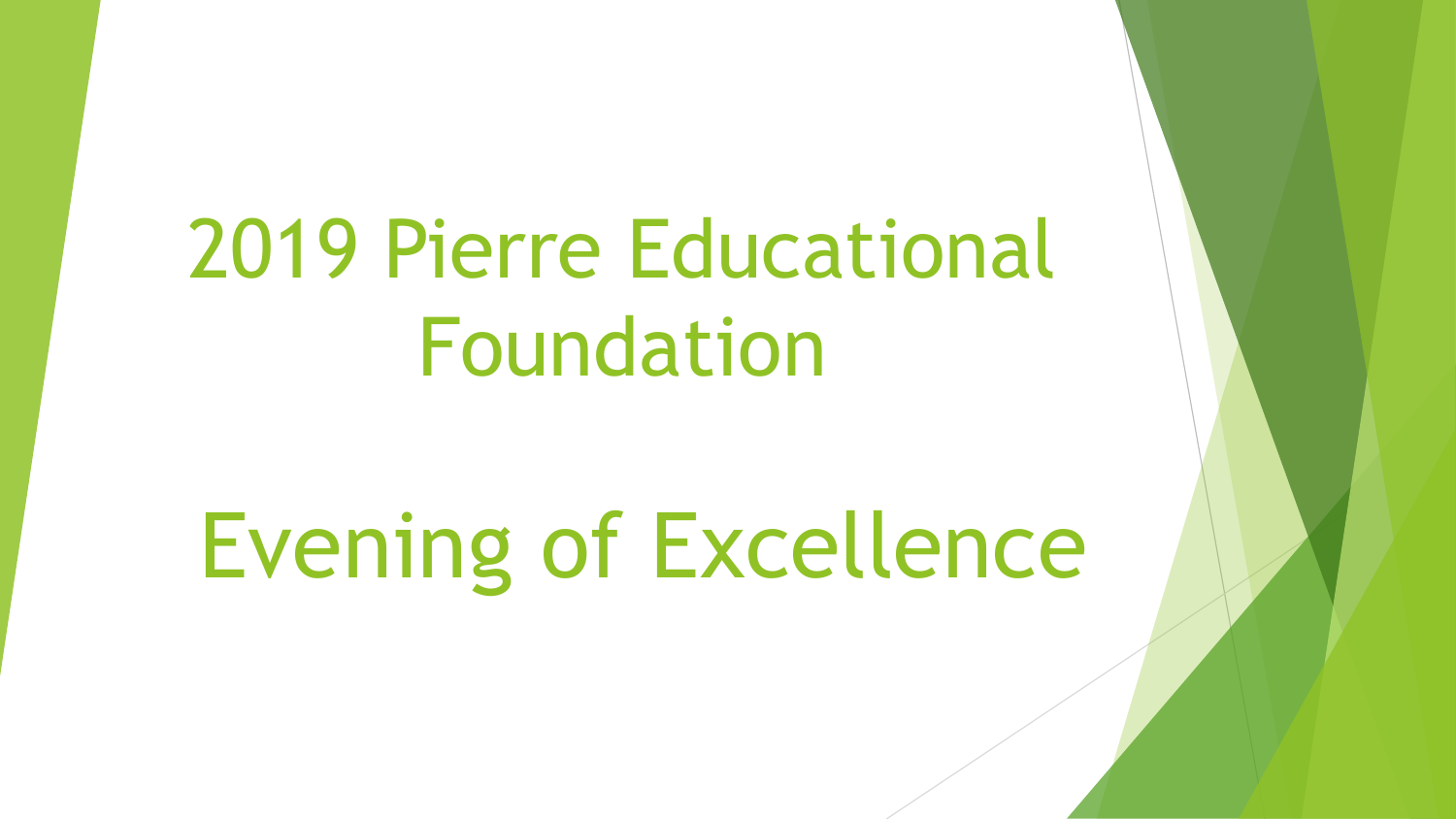## 2019 Educator of Excellence Nominees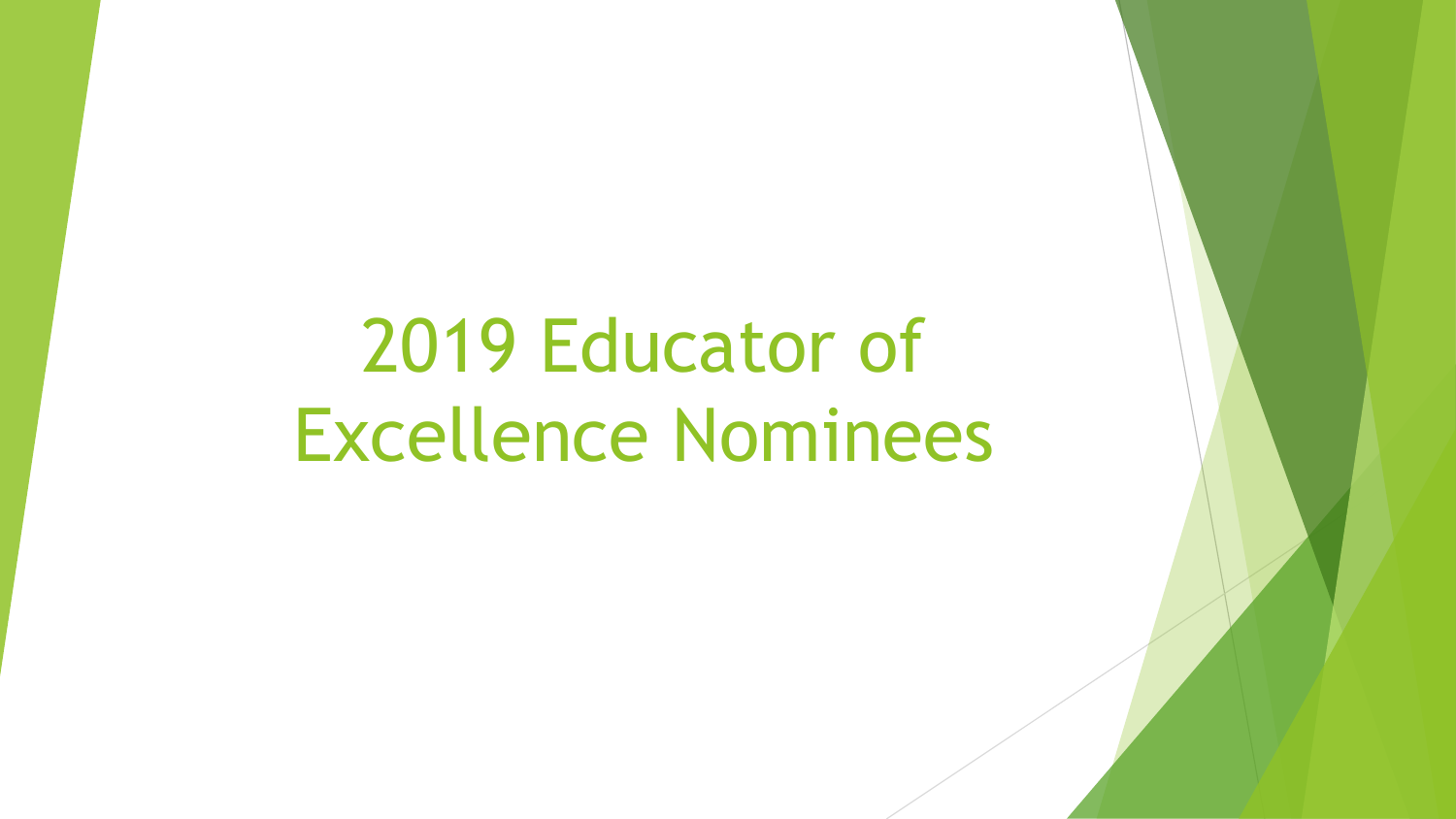These educators were nominated by the 2019 Scholars of Excellence for the impact they made in students' lives.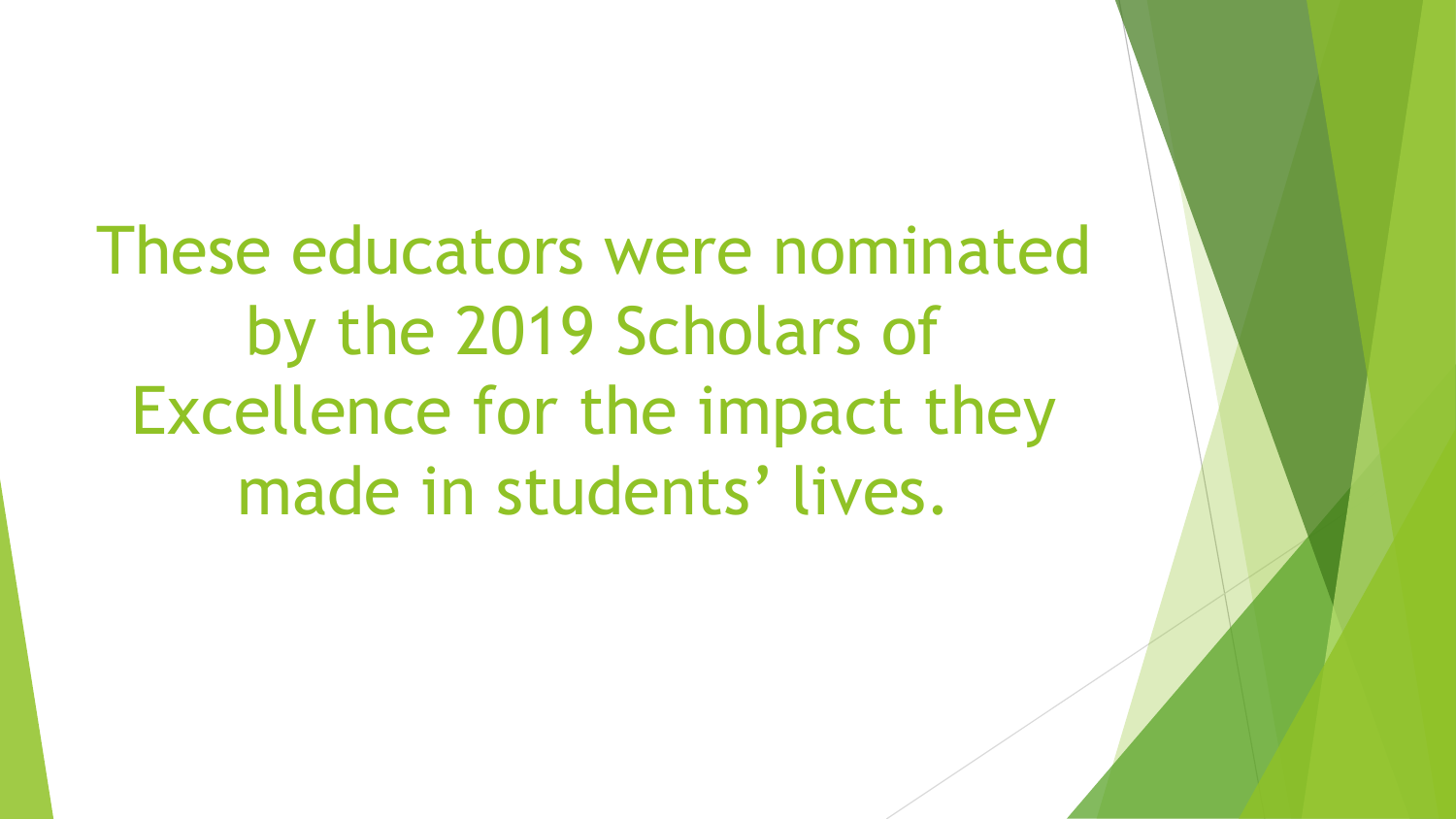#### Kim Bierle T. F. Riggs High School

 Ms. Bierle is by far my favorite teacher. She is such a genuine and kind woman. I know that I can go to her with any problems that I have. She always keeps it real with her students and wants the best for us. She teachers her classes in a way that is both interesting and fun, her classes were never boring. In her classes she also gives great advice and life lessons.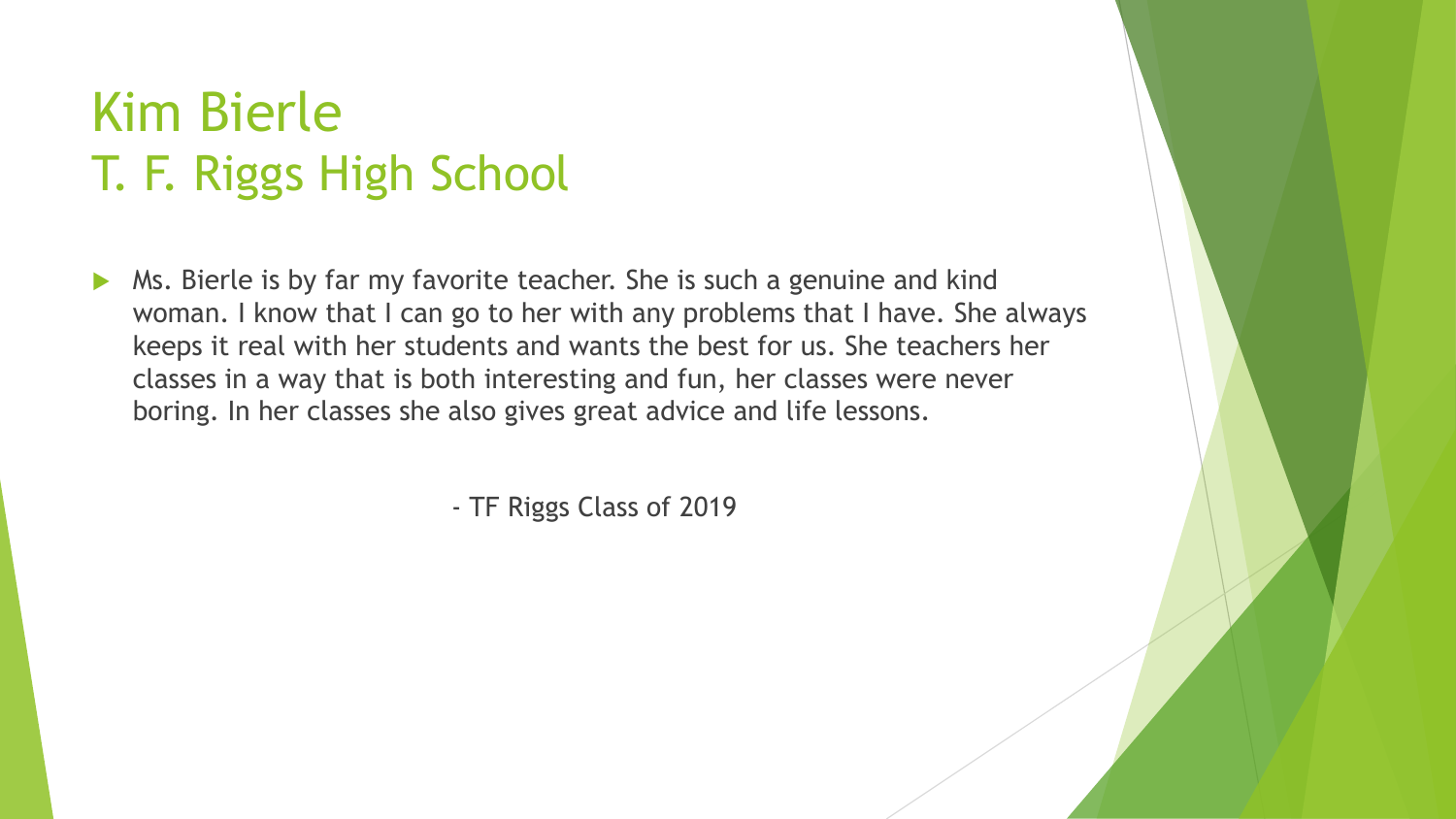#### Mackenzie Blake Buchanan Elementary



I feel like Mackenzie Blake impacted my entire school career and my life. Mackenzie is one of the sweetest and most caring teachers I have ever had. She is a person who actually cares about the well-being of the students she teaches. If I ever struggled in class, she made sure I eventually understood the lesson. Mackenzie always checks up on me from time to time even though she no longer teaches me. Whenever we see each other in public, I am always greeted with a warm smile and a big hug. She is also the person who got me started with figure skating. Figure Skating is one of my favorite activities outside of school and I can't imagine my life without it, so I am very grateful to have had Mackenzie introduce me to it. I wouldn't be the person I am today if I had never had Mackenzie's influence at a very young age.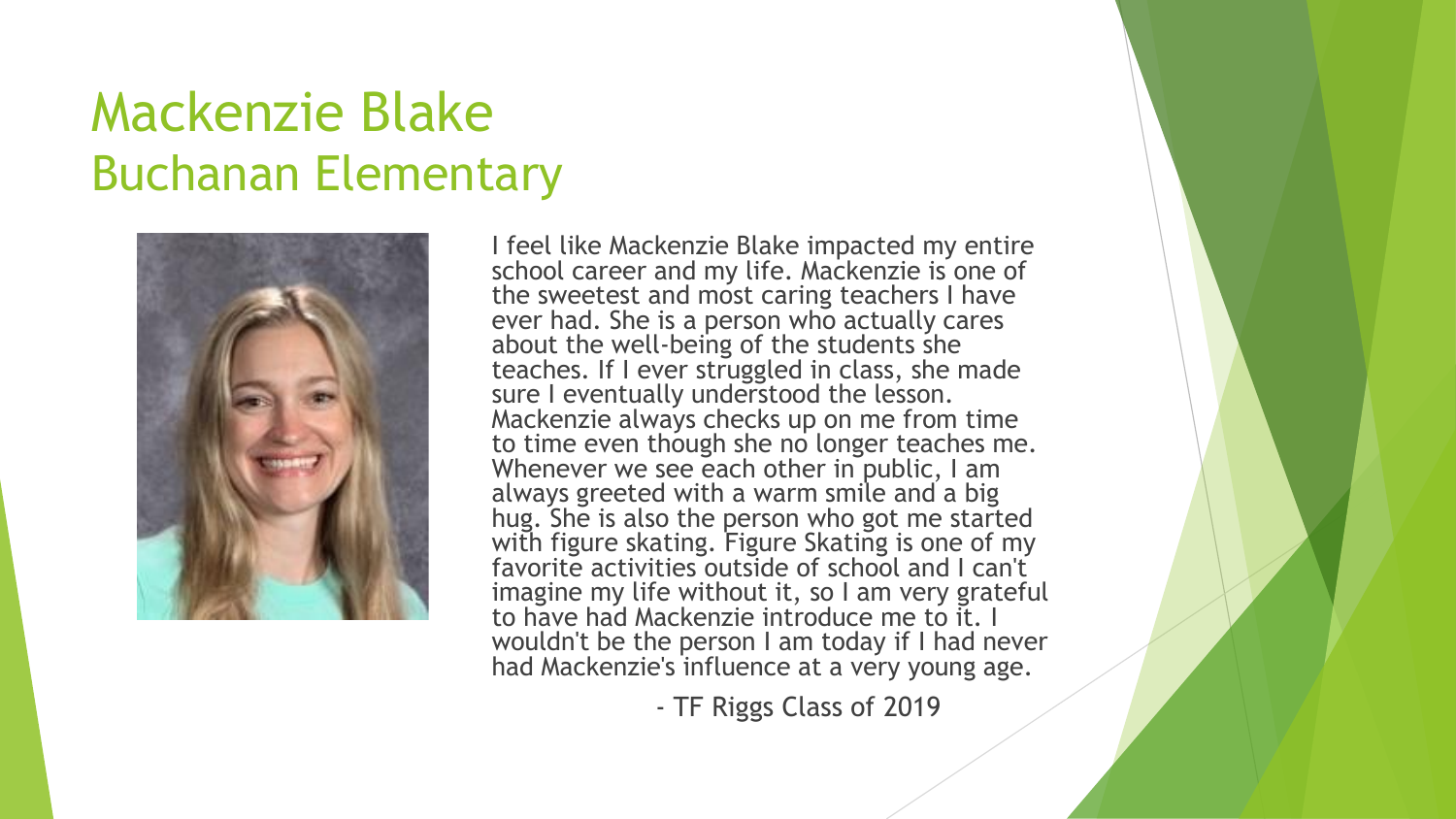#### Karla Blemaster Kennedy Elementary



Mrs. Blemaster was my 4th grade teacher. I am happy to be able to volunteer in her 4th grade classroom. It's funny to think that's where I was only eight years ago. I'm grateful to have such a caring and supporting teacher for one of the most difficult times in my life. I love helping Mrs. Blemaster from cleaning soggy apples from her yard to helping her students get to the bus on time.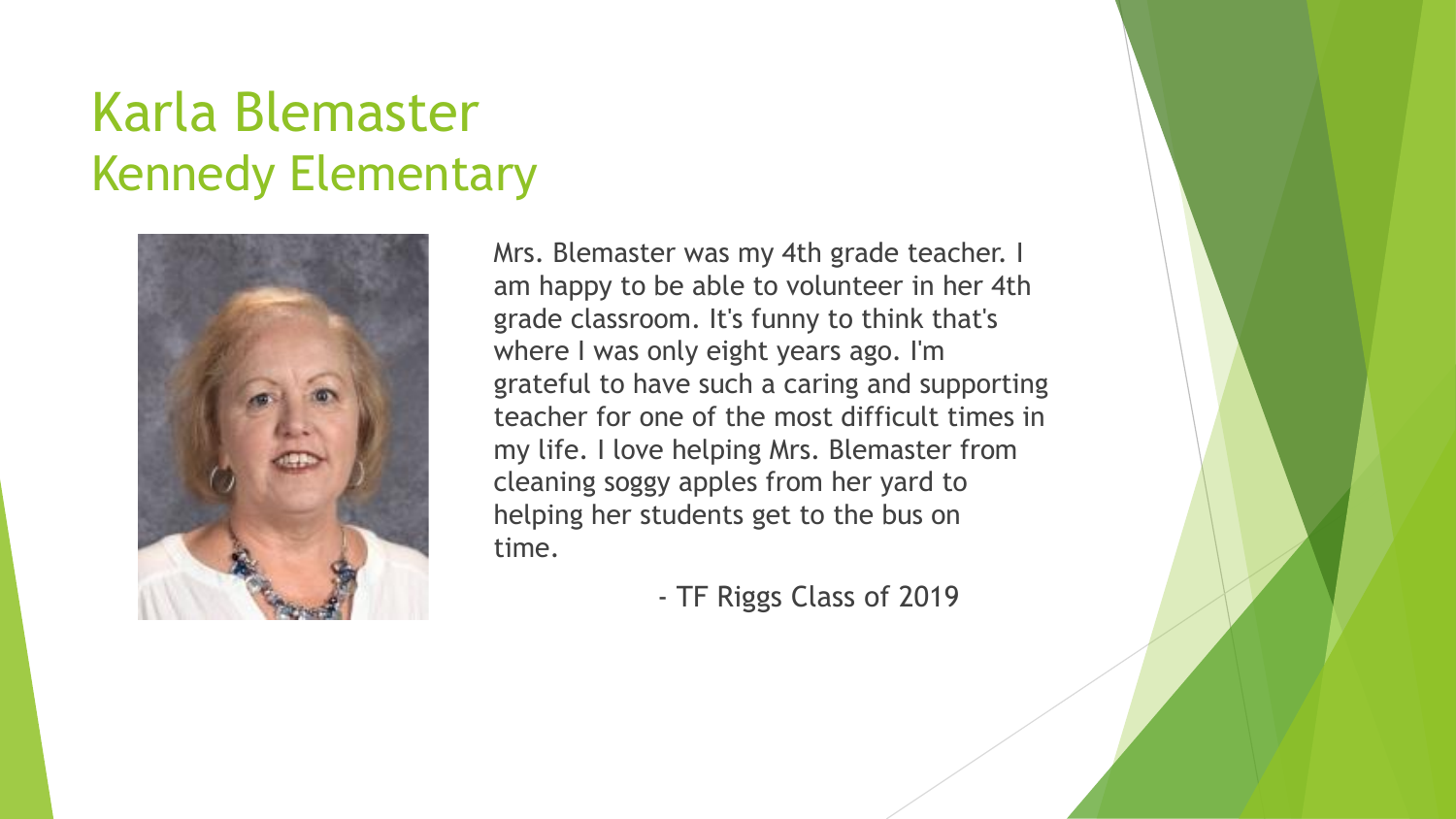#### Kelly Brandt T.F. Riggs High School



Through taking chemistry, AP chemistry, and AP physics from Mr. Brandt, I've come to understand that not everything I do can be perfect. Mr. Brandt's classes have helped me transform from an anxietyridden perfectionist into someone who can be satisfied with my best efforts. His classes have made me realize that it's not the end of the world to not know everything on a test or to not be an expert on a chapter. The classes I've taken from him both push me academically and force me to realize my own limitations. Mr. Brandt has been my teacher for three years, and he's helped me to develop reasoning skills I didn't think I was capable of. He has also been someone who has helped me grow and supported me in all my endeavors. He's been a great mentor to me. The passion with which he teaches us and takes interest in us is a testament both to how much he loves his job and how great of a teacher he is.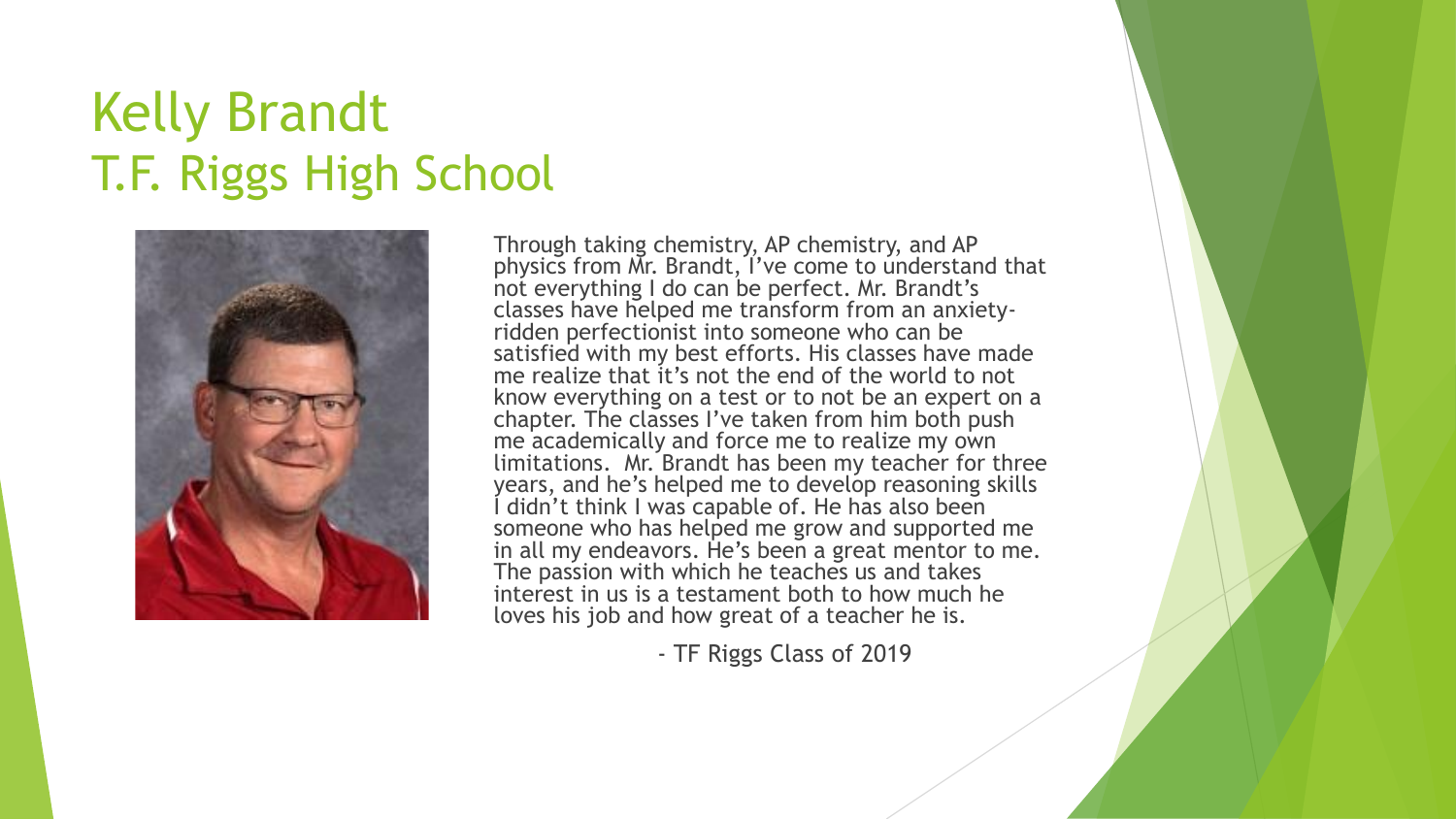#### Vasthi Gibson T.F. Riggs High School



Mrs. Gibson was my Spanish teacher from my freshman to junior year. Of course, studying a subject for so long would only be possible with a great teacher. It was always my favorite class to walk into because Mrs. Gibson is always welcoming. Mrs. Gibson teaches in a way that keeps everyone engaged and having fun. She shows that she truly cares for all her students both in school and out. Mrs. Gibson has had a great impact on my education and my life.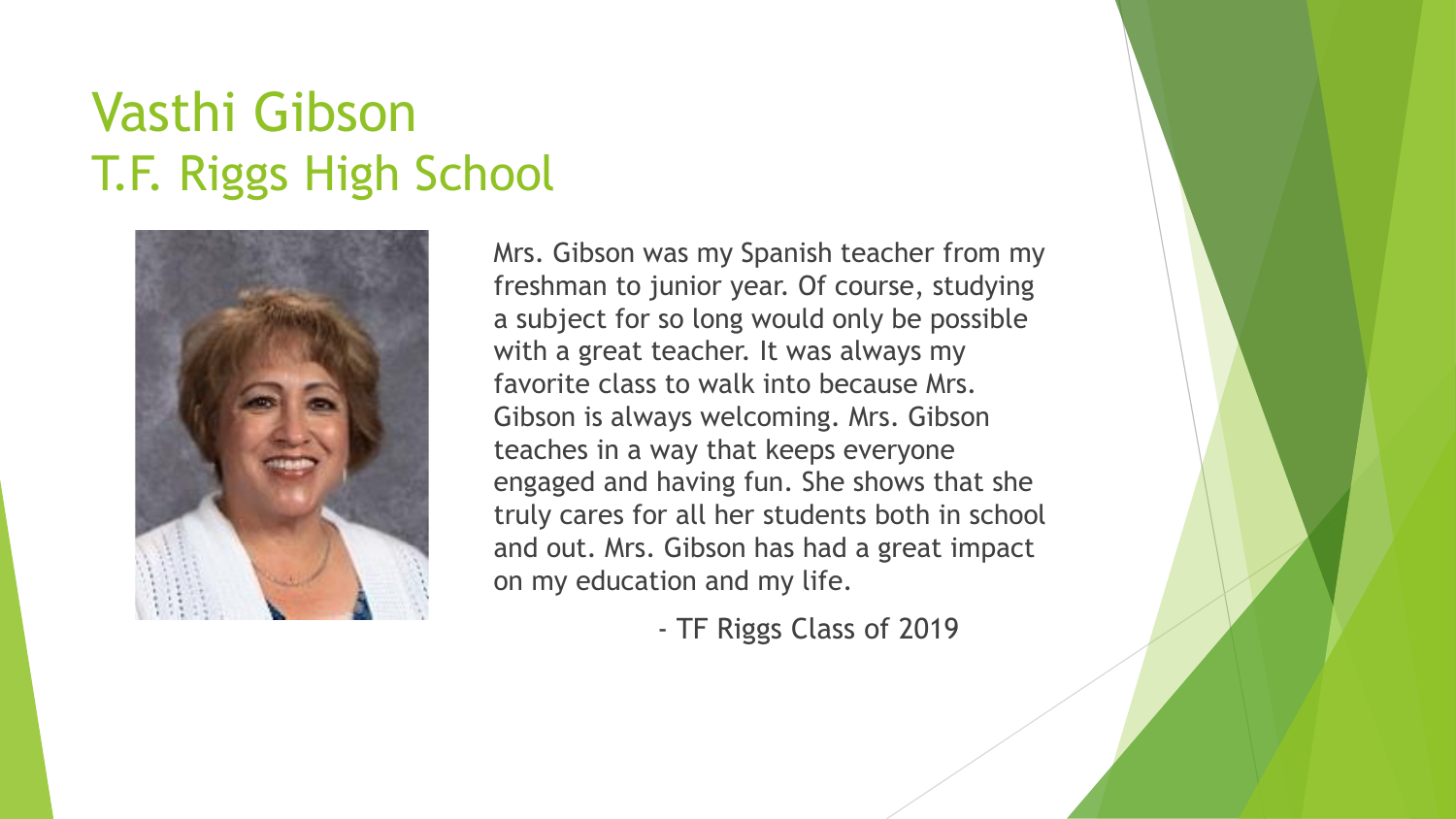#### Brittany Green T.F. Riggs High School (Brandon Valley High School)



I chose Mrs. Green as the teacher who most impacted me because she is the reason I really started to like math, and she seemed to expand beyond her teaching duties for students. I had Mrs. Green in sixth grade for general math course and again for Accelerated Algebra II as a sophomore. She was the kind of teacher who would go through every lesson in class, but she also had videos of all the lessons online in case students were gone for a sporting event or something; just this shows she wanted all her students to succeed. Mrs. Green was the kind of teacher who treated us like our age, which I appreciate. She was not afraid to scold students for not paying attention or not being responsible enough to finish the homework, and that showed confidence and authority in her position. By having Mrs. Green as a teacher for multiple years, I really learned to appreciate and respect her, and I have grown as a student and person because of her major impact in my life.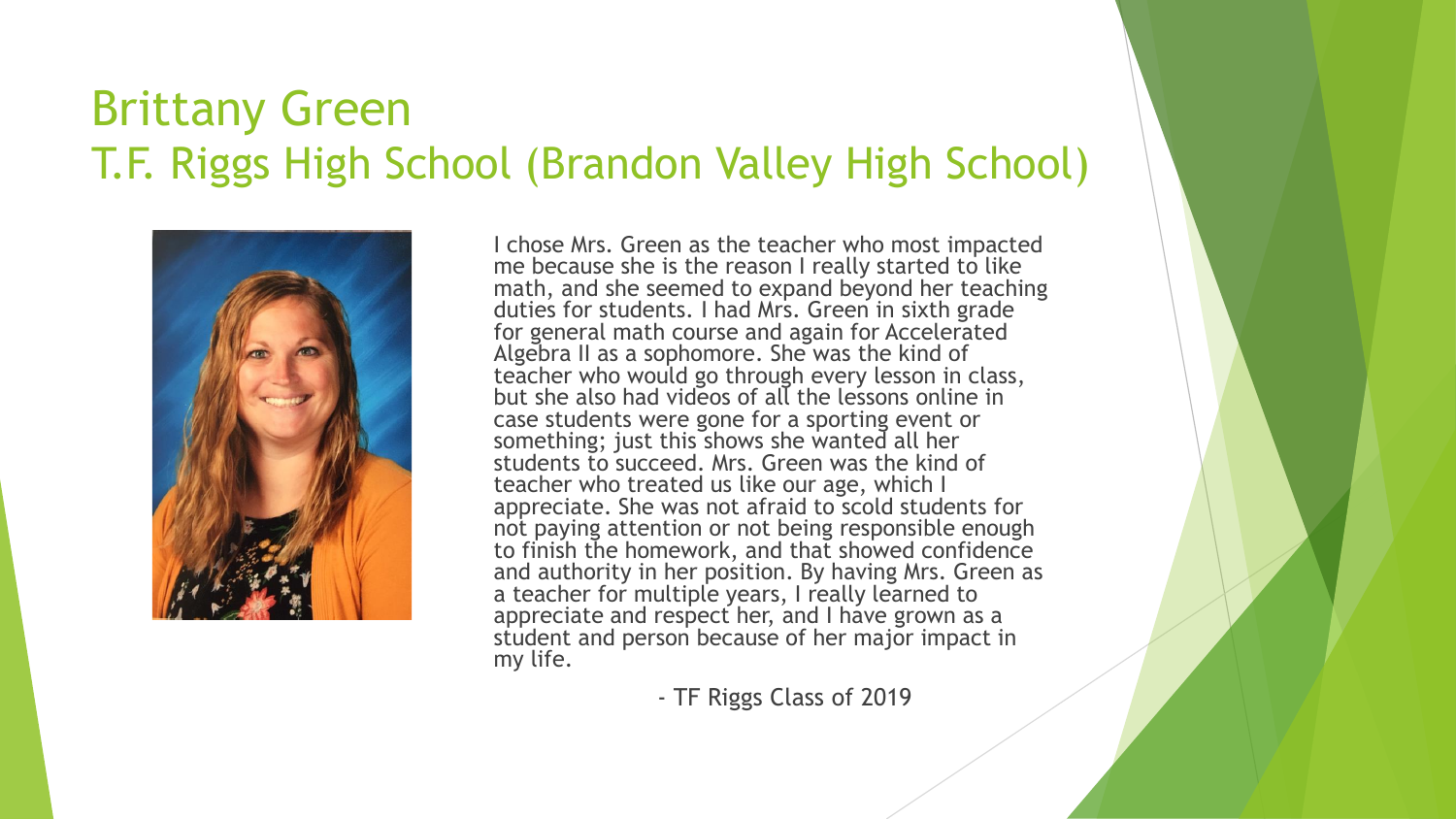#### Guy Hunter Georgia Morse Middle School



Mr. Hunter taught me to ask questions and enjoy math (to some extent). He was able to motivate students to want to learn and made class interesting and fun.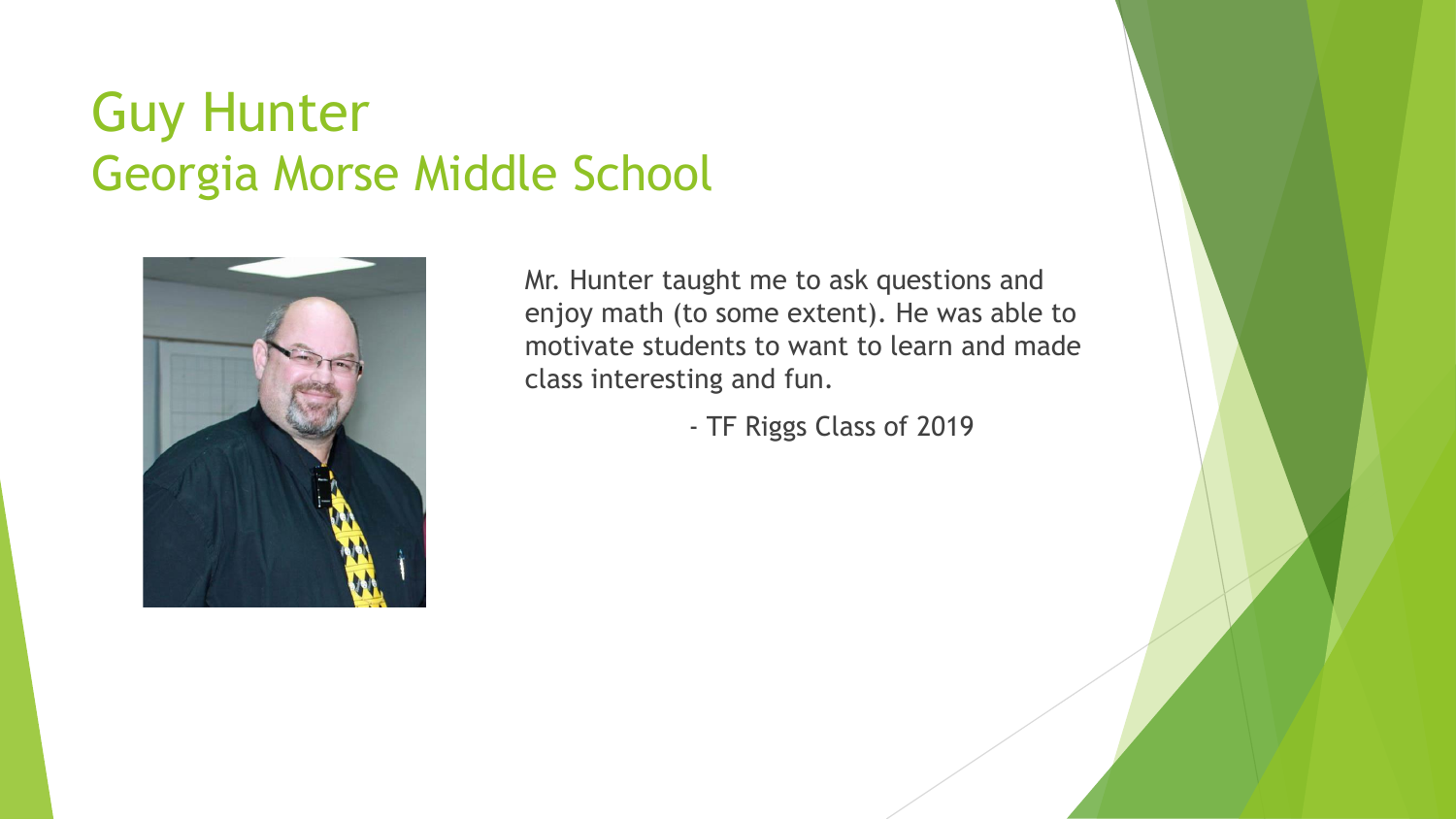#### Teresa Johnson T.F. Riggs High School



Mrs. Johnson is definitely someone I look up to. Throughout my time being her student, it really seems like not much goes her way. She deals with a lot of adversity in her life. From her dream boat sinking to her husband's accidents to her having to get surgery and get stuck in a boot, she doesn't have the best of luck. Despite all these unfortunate events happening in her life, she comes to class everyday worrying about nothing but helping others and trying to make a difference in people's lives, whether it be big or small. Mrs. Johnson is always putting others' needs over her own and it shows how much of a strong, caring woman she is. She is also one of the most understanding and supportive people I know. She is a great listener and very open to new ideas from her students. She understands that nobody is perfect, and everyone has things going on in their lives no one knows about, making her very compassionate towards others. Mrs. Johnson has made a great impact on my life by showing me how to be tough, yet compassionate woman and I am forever thankful for her.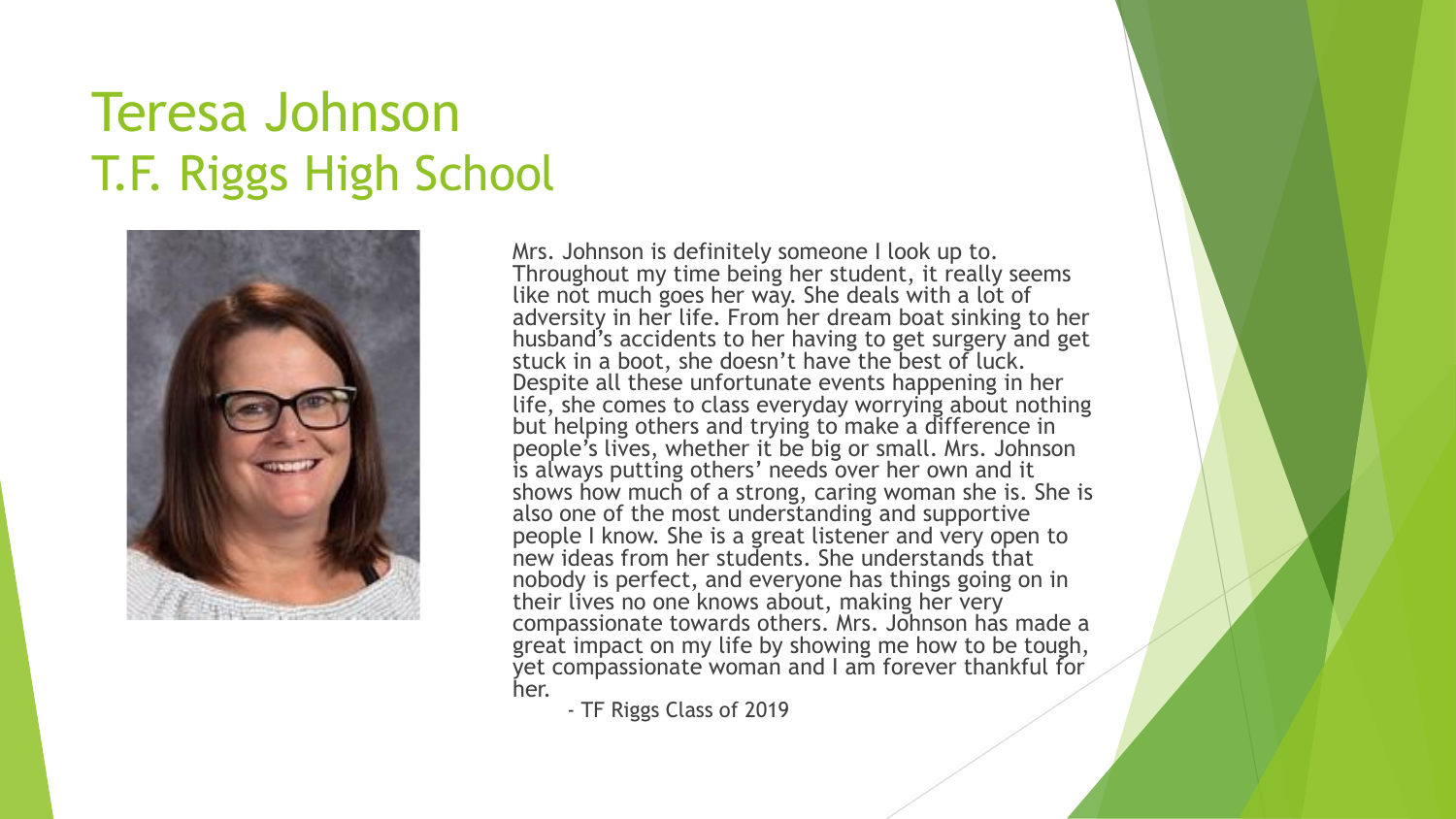#### Mackenzie McKeithan- Jensen T.F. Riggs High School



Mrs. McKeithan was the first teacher I met upon entering high school. Four years later she's the first teacher I see every school year and even the first person in the morning. She has always been a prominent role-model for me and a confidant when need be. When my parents got divorced, she was there for the emotional support and when I was stressed about college applications, she helped me sort out what I actually needed to do making life ten times easier. Overall, Mrs. McKeithan-Jensen has used her experience to help guide me through the gauntlet of high school.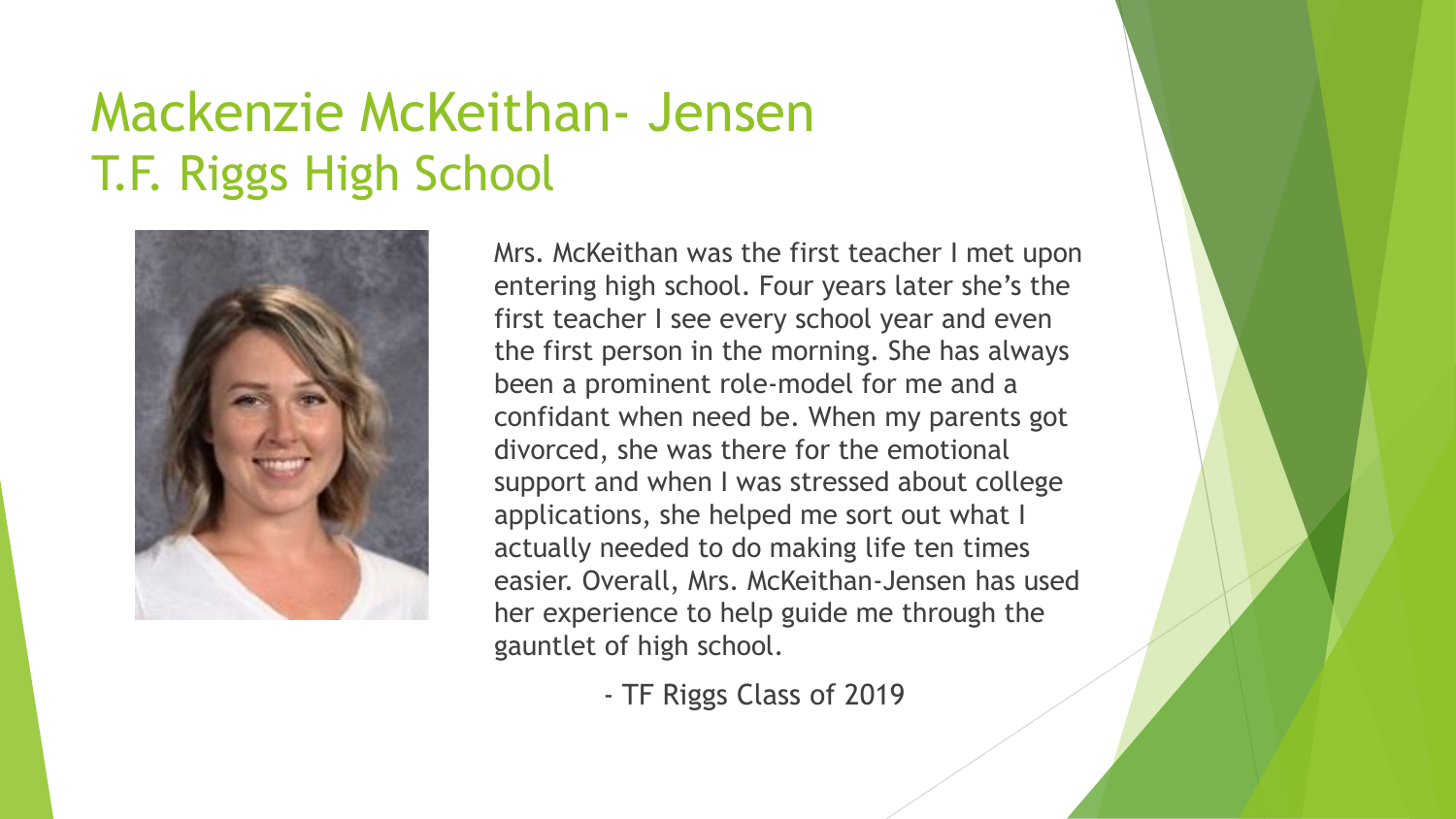#### Brianna Postma T.F. Riggs High School



Ms. Postma was my freshman year geometry teacher. She always has had a positive personality every time I walk by her in the hallway or on her classroom. She was always helpful not only with homework questions, but also always helped when I had a problem outside of the classroom. While teaching lessons every day, she also made class enjoyable with her lively personality. She has always pushed me to do my best in whatever I do. Ms. Postma has been a positive role model in my life since freshman year. She still makes sure to smile and say "Hi" whenever I walk by her classroom. She also has helped me with my college decisions as well. Ms. Postma attended South Dakota State University to become a math teacher and this is also what would like to do. I will forever remember her kind words and valuable life lessons she has taught me.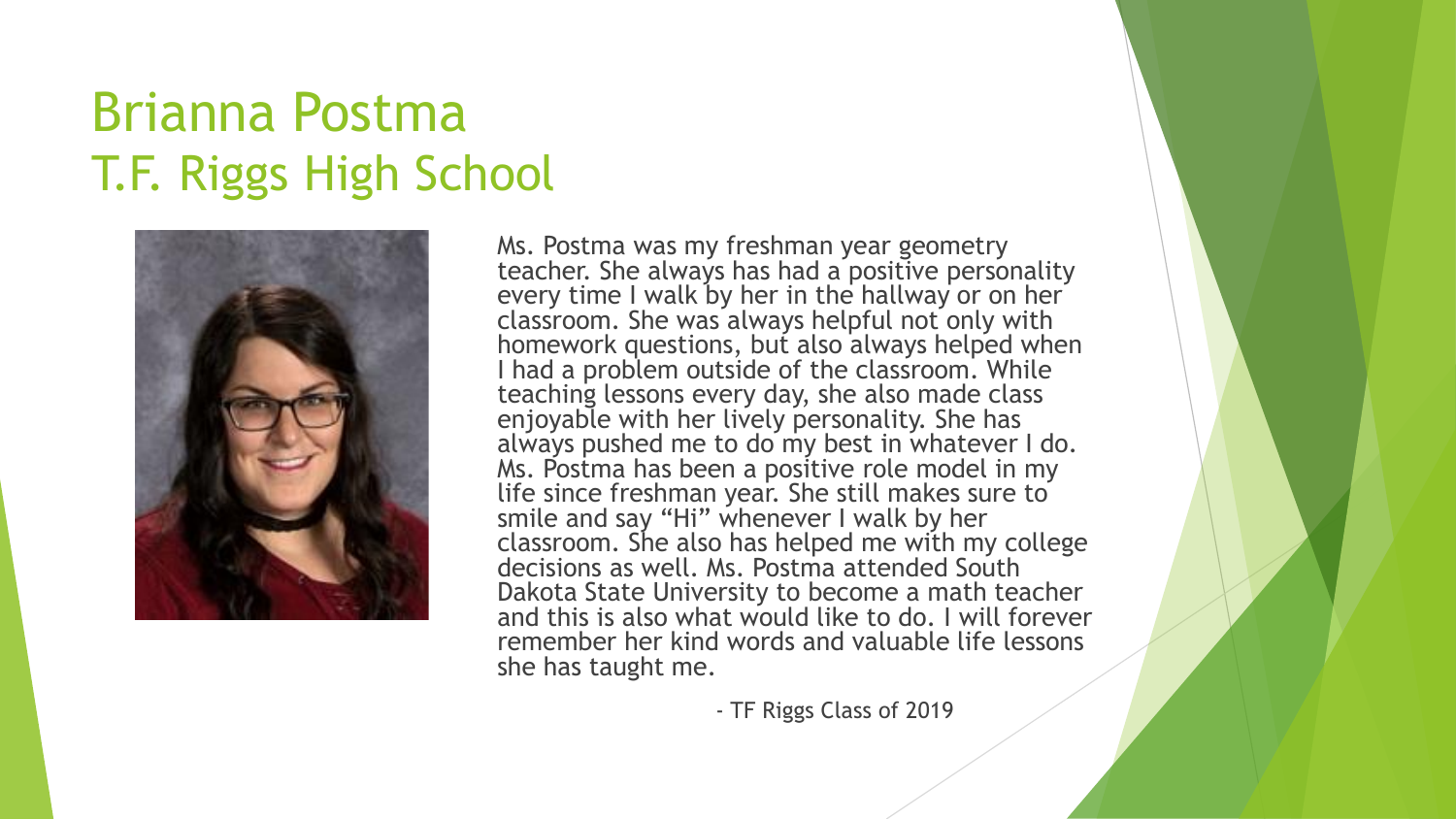#### Jay Schwartz T.F. Riggs High School



Mr. Schwartz has been my math teacher for pre-calculus and for AP calculus and he has easily been one of my favorites. In calculus, students may think extremely critically, and he has taught me how to critically think about mathematical relationships and how they relate to real life. Because there are challenging concepts, he reminds us that it is okay to make mistakes because we learn from them. (He also told us there are no "dumb mistakes" and only "smart mistakes") He simply encourages us to do our best. He is very open to hearing and answering questions. He never makes anyone feel stupid or bad for not understanding a concept or having a question. He also encourages us to be inquisitive because it drives discussion. He loves discussion and loves hearing about different methods of thinking and about "tricks" to help students remember material better. He truly loves teaching and always strives to do his best. He wants to help all his students and genuinely cares about their education and wants them to succeed. He also always asks me personally if I am feeling okay because I get sick easily because I have the rare lung disease primary ciliary dyskinesia, which shows how he cares about his students beyond their academics. He is the teacher I am going to miss the most when I go to college next year.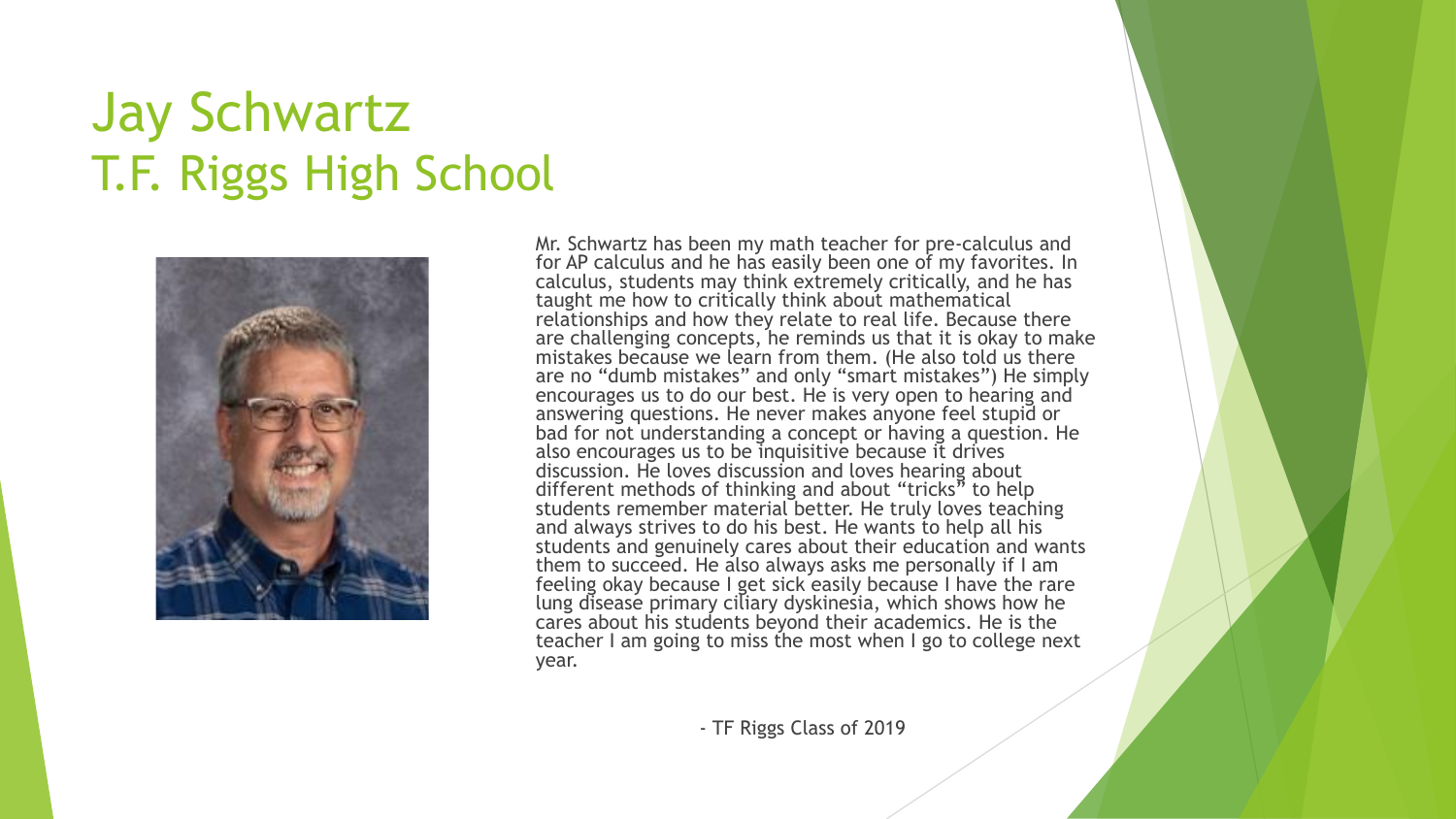#### Adam Spoehr T.F. Riggs High School



The teacher with the most significant impact on my education was Adam Spoehr. Mr. Spoehr was my history teacher. We learned so many interesting things in his class. Among other things, he brought to my attention that the Underground Railroad wasn't an actual underground railroad.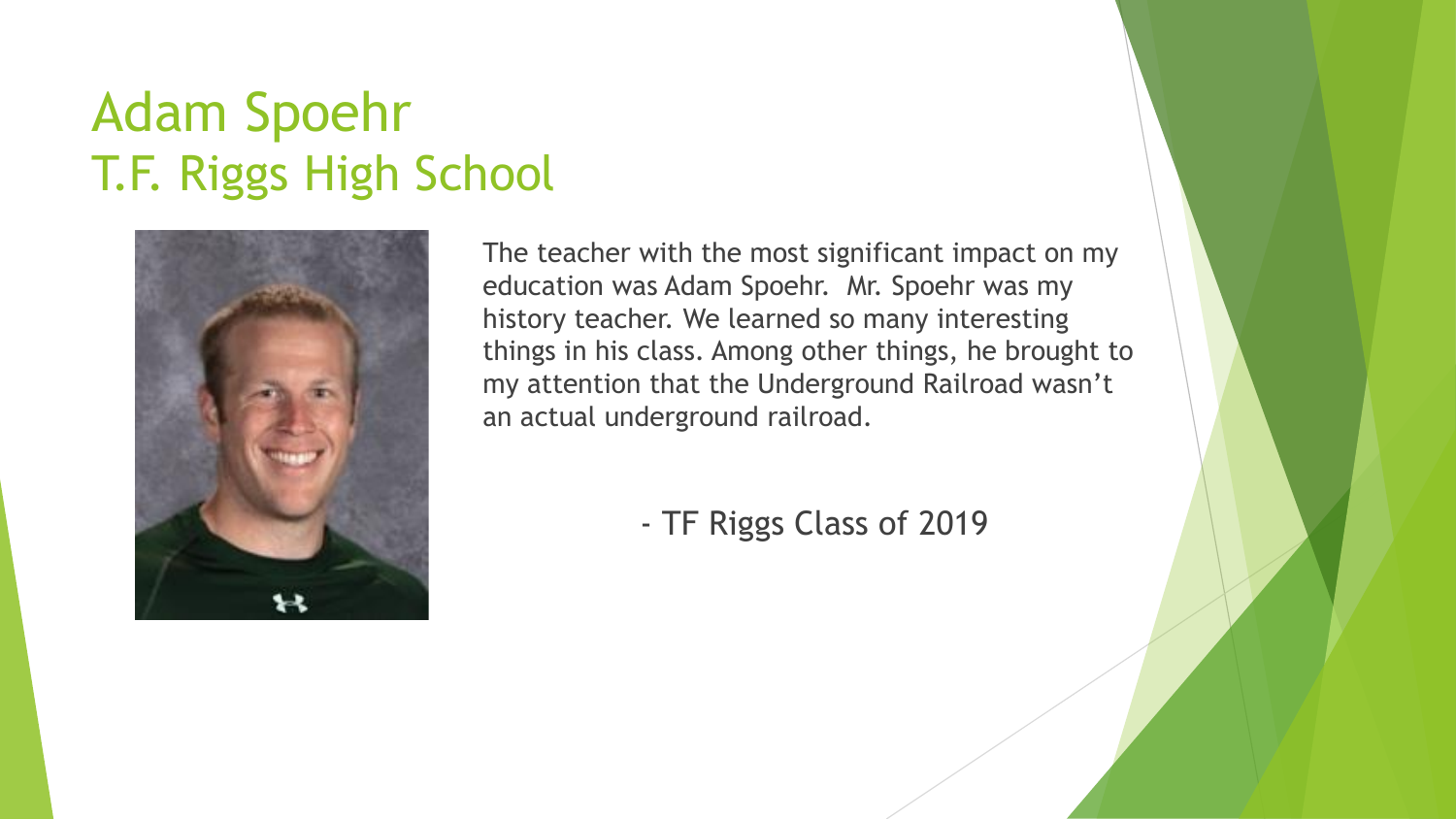### Christina Staskewich T.F. Riggs High School



Ms. Staskewich's art classes are essential to the spirit of T.F. Riggs. Ms. S has the ability to make every student feel appreciated. Her classroom is refreshing, welcoming, and interactive. Ms. S inspires my creativity and motivates me to always care for others. Her compassion exemplifies how I want to impact those around me.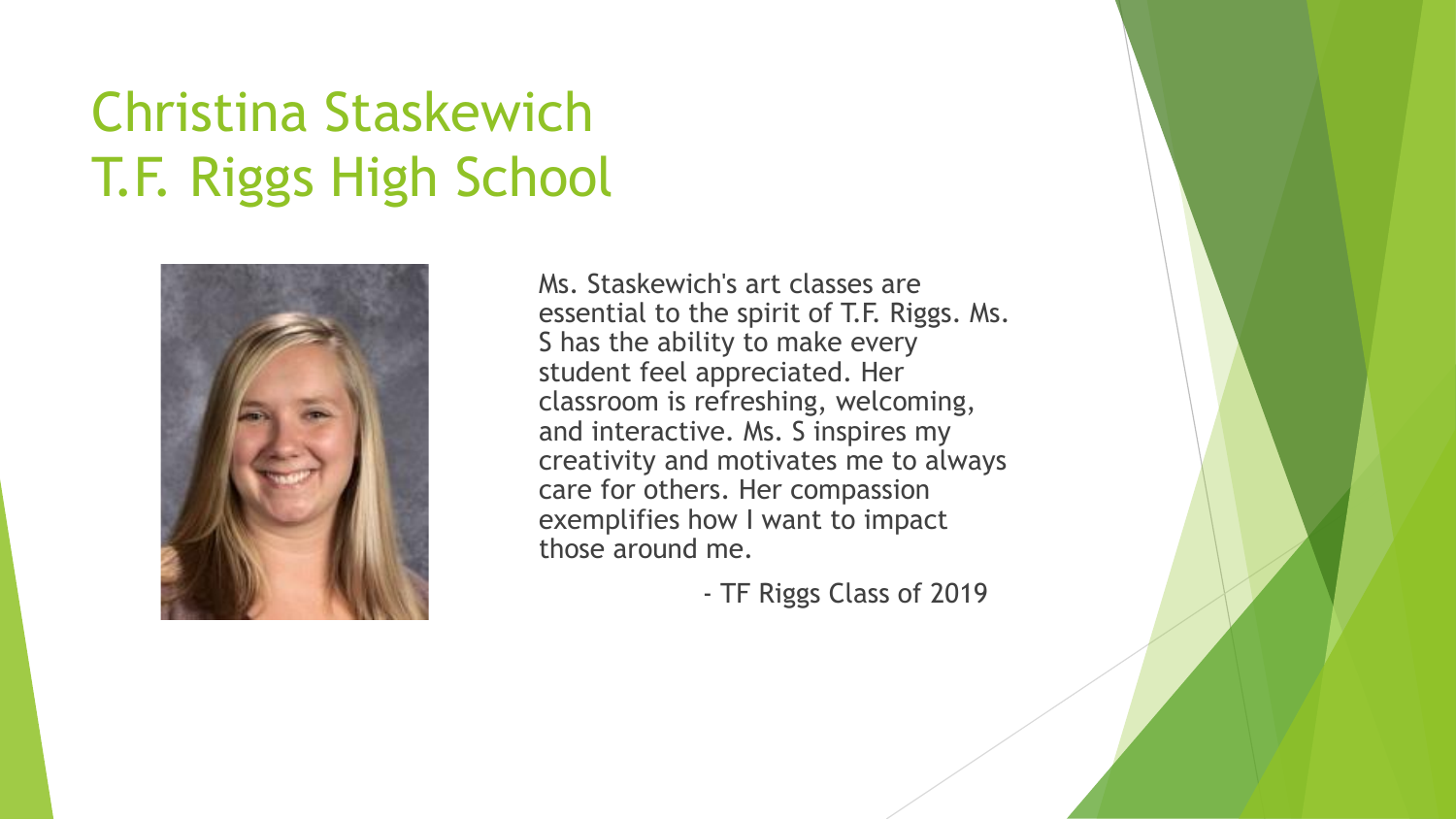#### Elizabeth Vogt T.F. Riggs High School



Mrs. Vogt cares about her students and helping them as much as she possibly can. We are very lucky to have such good teachers at Riggs. She is a very experienced teacher, and while she could be doing many other things, she has stuck to teaching. It is easy to tell she loves what she does.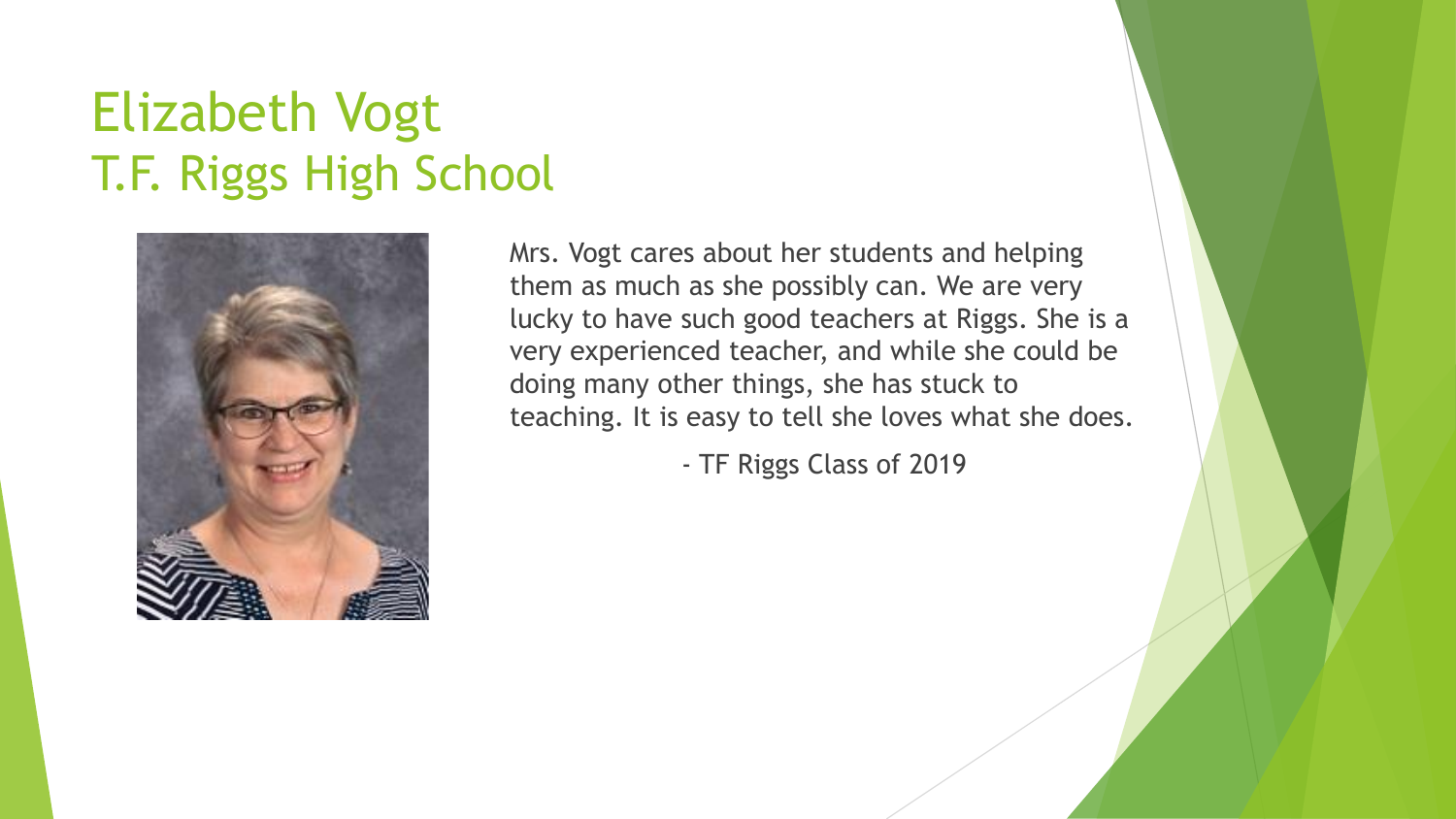#### Becky Walsh St Joseph School



Becky Walsh was my 4th and 5th grade teacher. Mrs. Walsh taught me life lessons along with my academic education. I learned to love everyone and to stand up for what is right. Mrs. Walsh was a role model not only during my elementary years but also throughout my middle and high school years. At the beginning of every new school year, Mrs. Walsh sends an email to all of her former students wishing them luck for the upcoming year. Clearly Mrs. Walsh is an amazing role model and leader who never stops caring for others. I am very blessed to have Mrs. Walsh in my life.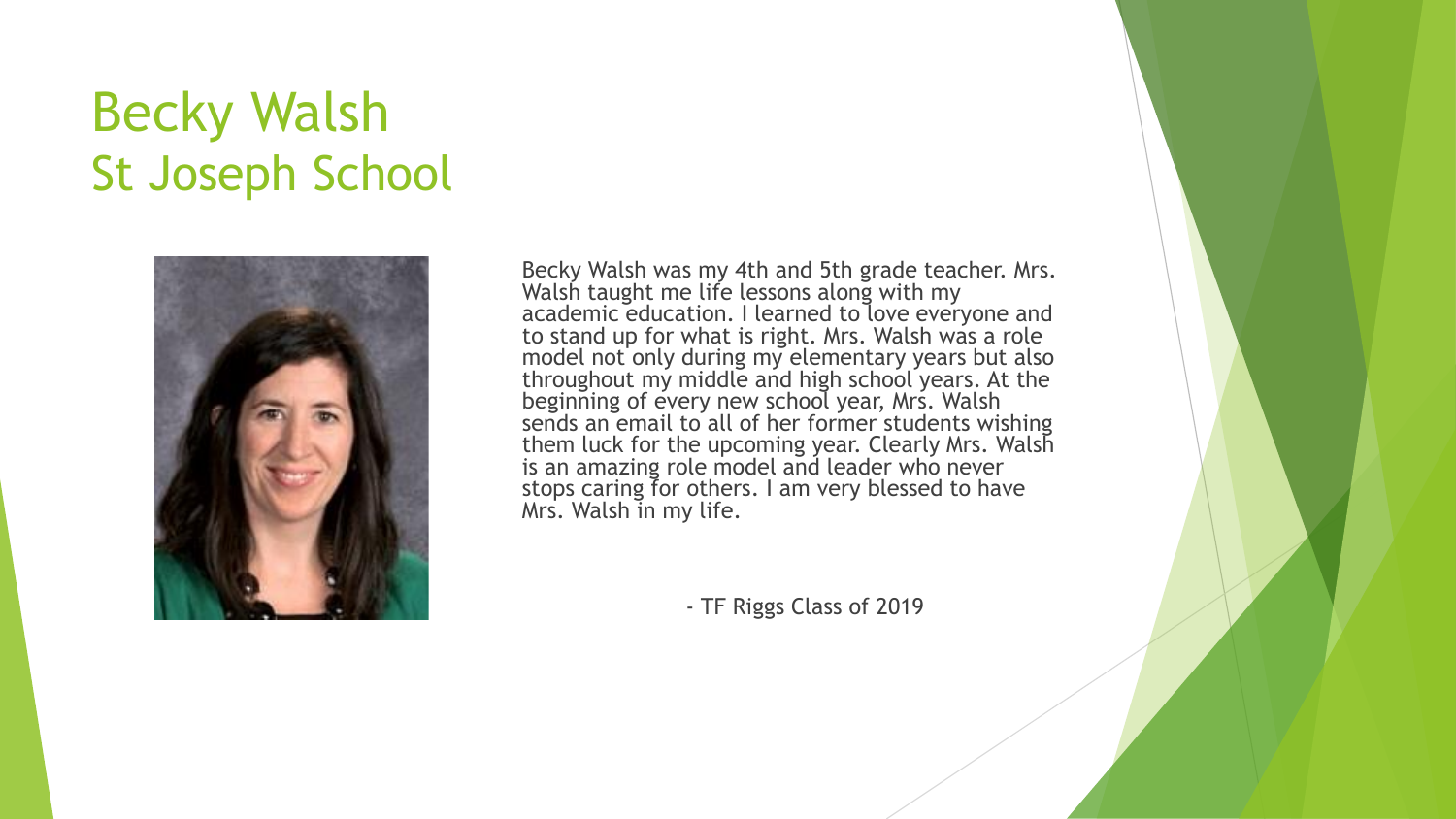#### Paula Weeldreyer Jefferson Elementary School



Coach Paula is a great teacher, coach, mentor and role model. As a 5th grade teacher, she would make sure that I would do my best. One time I did not listen to the instructions and ended up in a group for reading that was at a lower level. Rather than switching groups she had me stay in the group to learn that listening was important. She has continued to impact my life through swim team, Fellowship of Christian Athletes, and working the city pool. She is always volunteering her time to positively impact kids' lives. She has taught me to be a good role model for younger kids, holds me accountable during work, life and swim team.